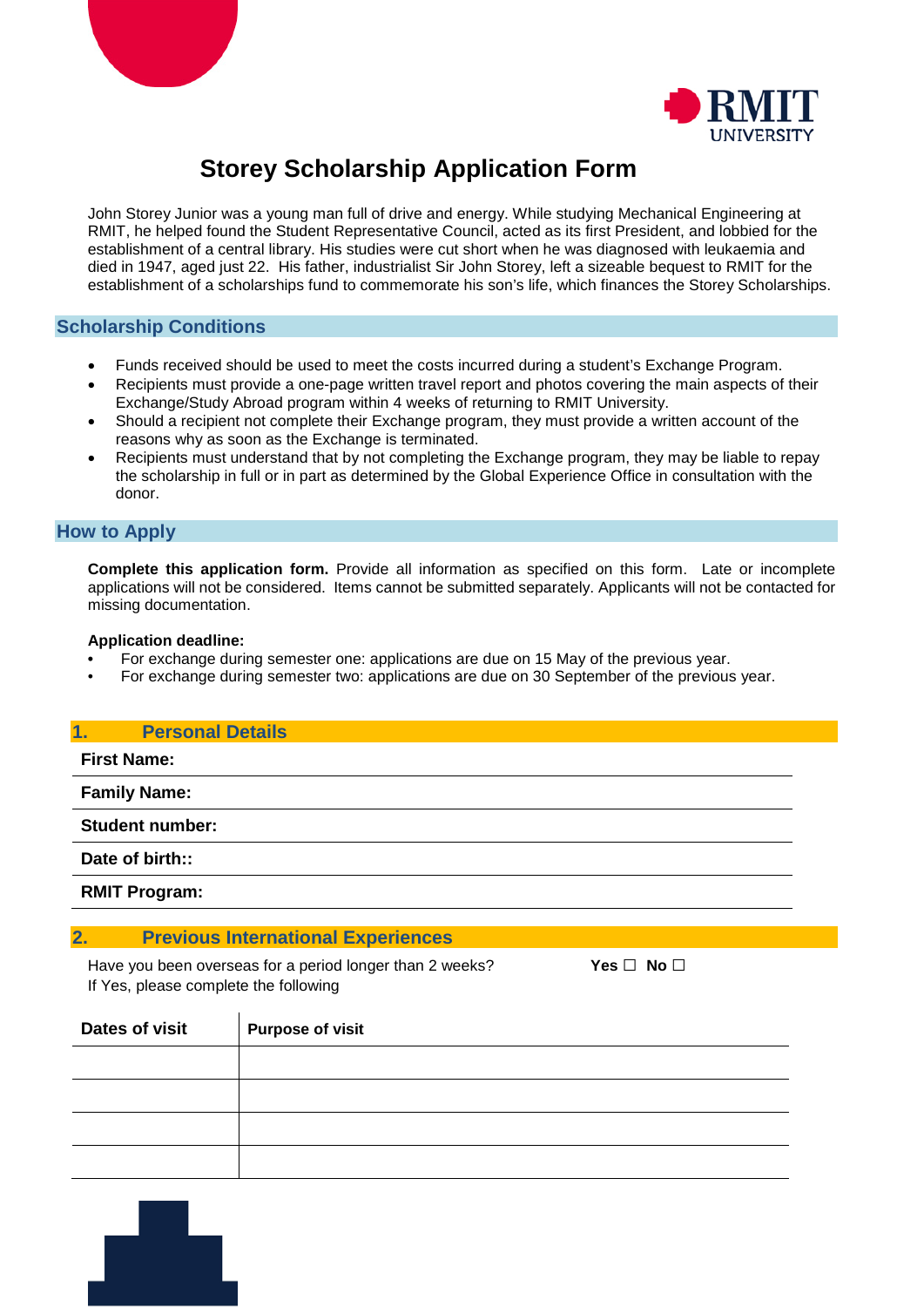# **3. Community Services Activities**

Community Service can be defined as 'Services volunteered by individuals or an organisation to benefit a community or its institutions. These can include: running a youth group, helping at a nursing home, etc'. Include any voluntary and unpaid work in which you have participated. Service and activities will only be considered if they have been undertaken while you have been at RMIT University. Voluntary work at RMIT, such as helping on Open Day or Global Experience Inbound Orientation will be considered.

#### **Organisation name:**

#### **Organisation address:**

**Please provide a short description of the organisation and project in which you have participated:**

**Please describe your role:**

| <b>Activity start date:</b> | <b>Activity end date:</b> |
|-----------------------------|---------------------------|
| Hours per week:             | Total hours/days:         |

#### **Supporting Documentation (please label clearly):**

Please attach supporting Documentation and list the documents here. Supporting documentation may include references, certificates, articles, photographs, etc. Please do not submit originals as they won't be returned.

Please attach extra pages if required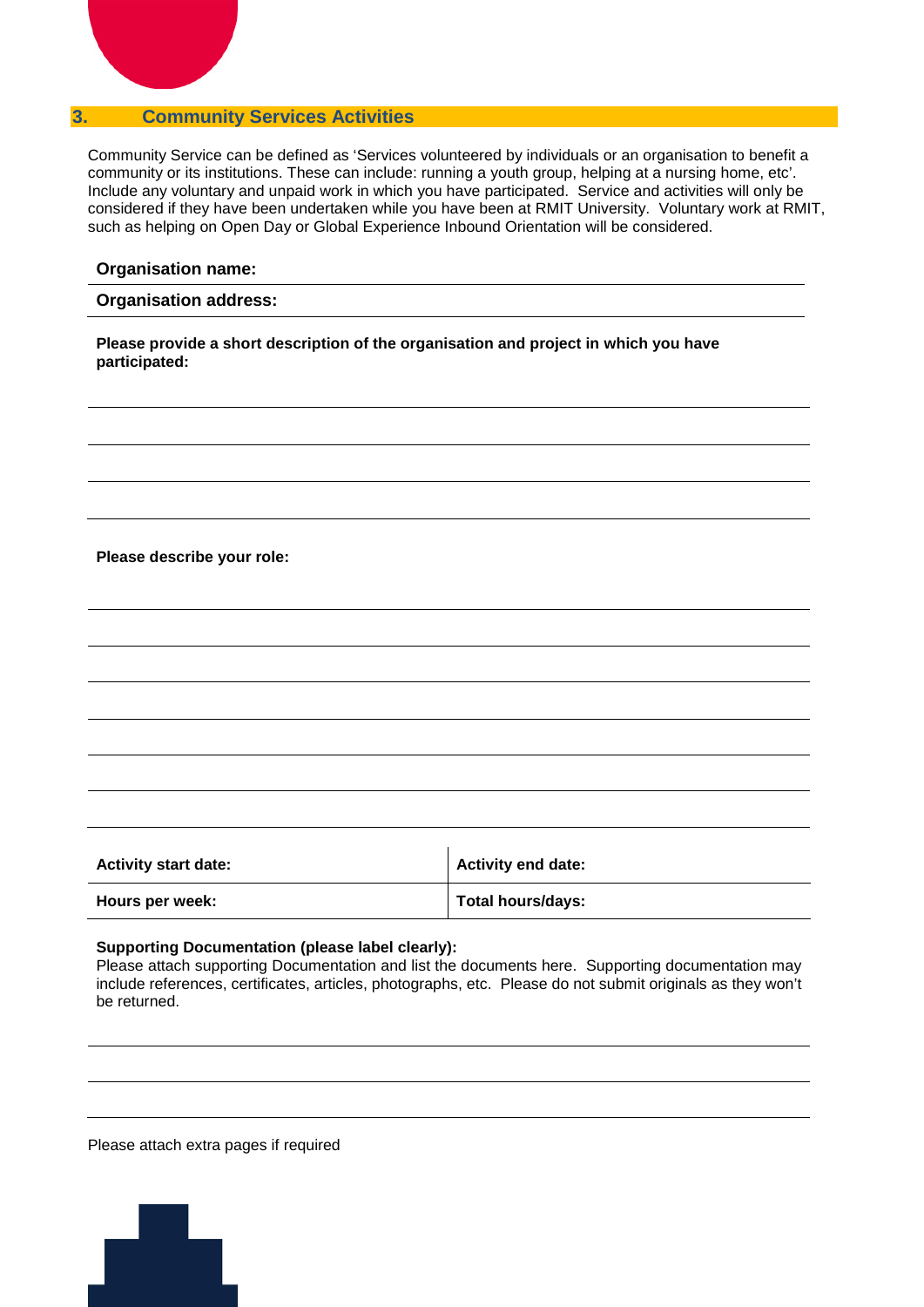# **4. Extracurricular Activities**

Extracurricular activities may include sports, hobbies and other interests you have. Activities which broaden your experiences outside your normal academic and professional careers will carry more weight in your application. Activities will only be considered if they have been undertaken while you have been at RMIT University.

## **Activity Type:**

**Organisation name/location (if relevant):**

**Please provide a short description of your activity:**

#### **Activity start date:**

**Activity end date:**

**Hours per week:**

**Total hours/days:**

## **Supporting Documentation (please label clearly):**

Please attach supporting Documentation and list the documents here. Supporting documentation may include references, certificates, articles, photographs, etc. Please do not submit originals as they won't be returned.

Please attach extra pages if required